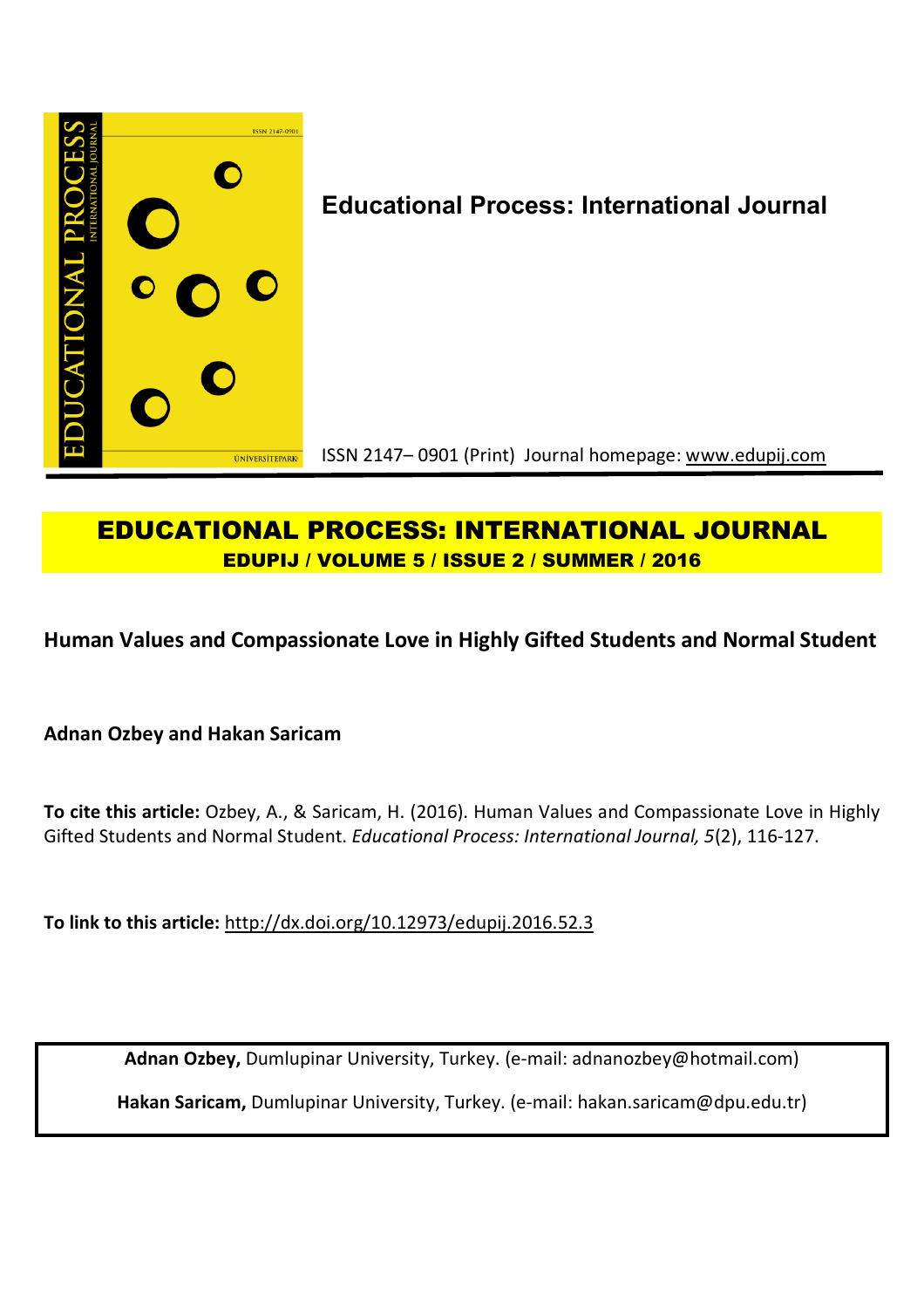# **Human Values and Compassionate Love in Highly Gifted Students and Normal Student**

## ADNAN OZBEY and HAKAN SARICAM

### **Abstract**

The principal objective of this study is to examine the relationship between human values and compassionate love of highly gifted students, and to make a comparison of the levels of compassionate love and human values between highly gifted students and their normal peers. One of the quantitative models, associative patterns, were implemented in this research. These are the models used for the determining of levels and the existence of change between two or more variables. With ease of accessibility, 8th grade normal students (N=200) from Balıkesir and Manisa (Turkey) and highly gifted students (N=200) of BILSEM were selected to gather data. 102 of the normal students were female, while 98 were male. 108 of the highly gifted students were female and 92 of them male. In this research, the Human Values Scale and Compassionate Love Scale were applied in order to determine levels of human values and compassionate love of the students. In conclusion, the highly gifted students were observed to have higher levels of human values than their normal peers, and to be more sensitive regarding love.

**Keywords:** human values, compassionate love, gifted /talented, student.



………………………………………........….....………………………………...……………

EDUPIJ / ISSN 2147– 0901 © 2016 Copyright © 2016 by ÜNİVERSİTEPARK Limited edupij.com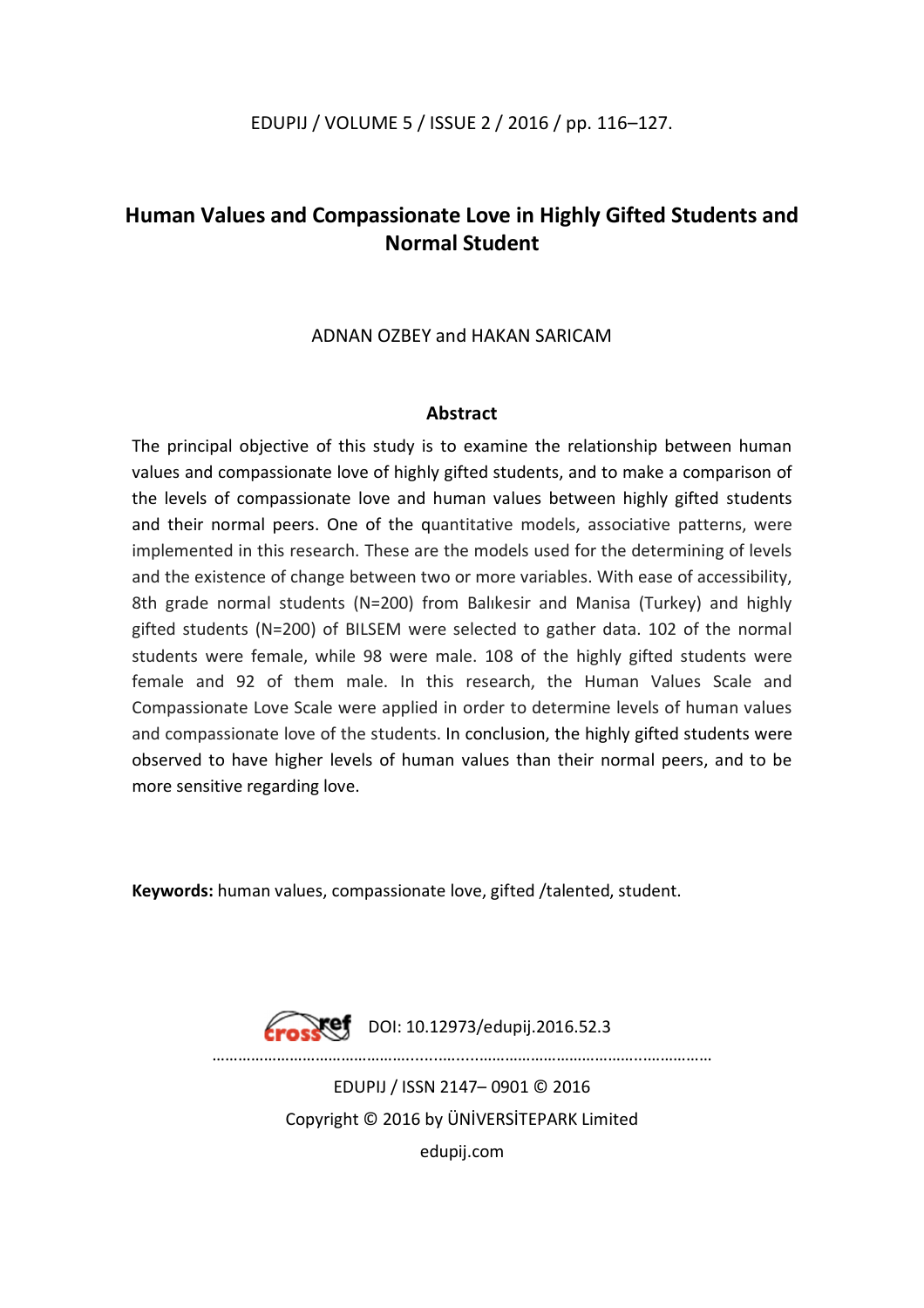#### **Introduction**

Since the first man, humans have been struggling to meet their needs by fulfilling several requirements of survival like all other creatures. Essential living conditions for survival, especially those physical and biological, are the most dominant and challenging. These conditions are the same for all living creatures, but there are other compulsory circumstances for mankind and other challenging conditions associated with the very existence of the man on earth. In other words, man who was created as the most dignified and most noble on earth, has other striking features that distinguish them from other creatures. These features, peculiar only to man, are the values we see (Saricam, Celik, Arıcı, & Kaya, 2014). According to Dilmac, Kulaksizoglu, and Eksi (2007), human values are sublevel values known as "Responsibility", "Friendship", "Reconciliation", "Respect", "Honesty", and "Tolerance". According to Sprecher and Fehr (2005), love is the essence of being human and thanks to this; emotions, feelings, and thereby human values foster and prosper.

Values have always been a central concept for social sciences. According to Durkheim and Weber, the values, play a vital descriptive role in social/personal changes (As quoted by Giddens, 2014; Morrison, 2006). This is an effective concept to identify groups, communities and individuals, and to keep track of actual cultural change in time, attitudes, and behaviors of instinctive foundation values (Schwartz, 2012). The values are general policies and the individual's beliefs that guide their behaviors. The values are the criteria that allow us to judge our actions; whether they are good and correct, or not (Halstead & Taylor, 2000). While new generations are trained to receive knowledge, skills, and to prepare for professional life, at the same time the "qualities of good people" are bestowed. Jointly shared values are the requisite element for society to understand each other, to create a national consciousness, and to establish basic rudimentary elements and to provide empathy (Sener, 2013).

As a human being equipped with emotions of compassion, we can be delighted seeing joy in some, while feeling sad for the lamentations of others; such as beneficiary and charity based on conscience and behavior in surpassing justice and values bestowed or inspired. These are called human values (Dereli & Aypay, 2012). Human beings reflect their personalities through behaviors and statements. These actions depend on and are led by human beings' minds and senses. Human behaviors shaped by minds and senses are the very basis of individual and social relations. In this way, the majority of positive results of centuries-long experience of individuals and societies and norms are accepted as behaviors, and all these have been distilled as "human values" (Dilmac, 2007).

Sensitivity is a feeling of pity to approach others and the emotional responses that require some form of intervention (Goetz, Keltner, & Simon-Thomas, 2010). It provides peace of mind and requires complexity of the mind. It is considered as a power, protecting people from emotional devastation. While awareness supports human love and compassion that contain individuals' own thoughts, happiness and welfare, it also prevents evil emotions in the mind, including jealousy (Makransky, 2012; Sobocko & Zelenski, 2015). Sensitivity helps an individual to make others happy who are in need, and strengthens ties of close relationships and with strangers. It also makes it easy for an individual to strengthen bonds of love with the community and to work for the well-being of the people.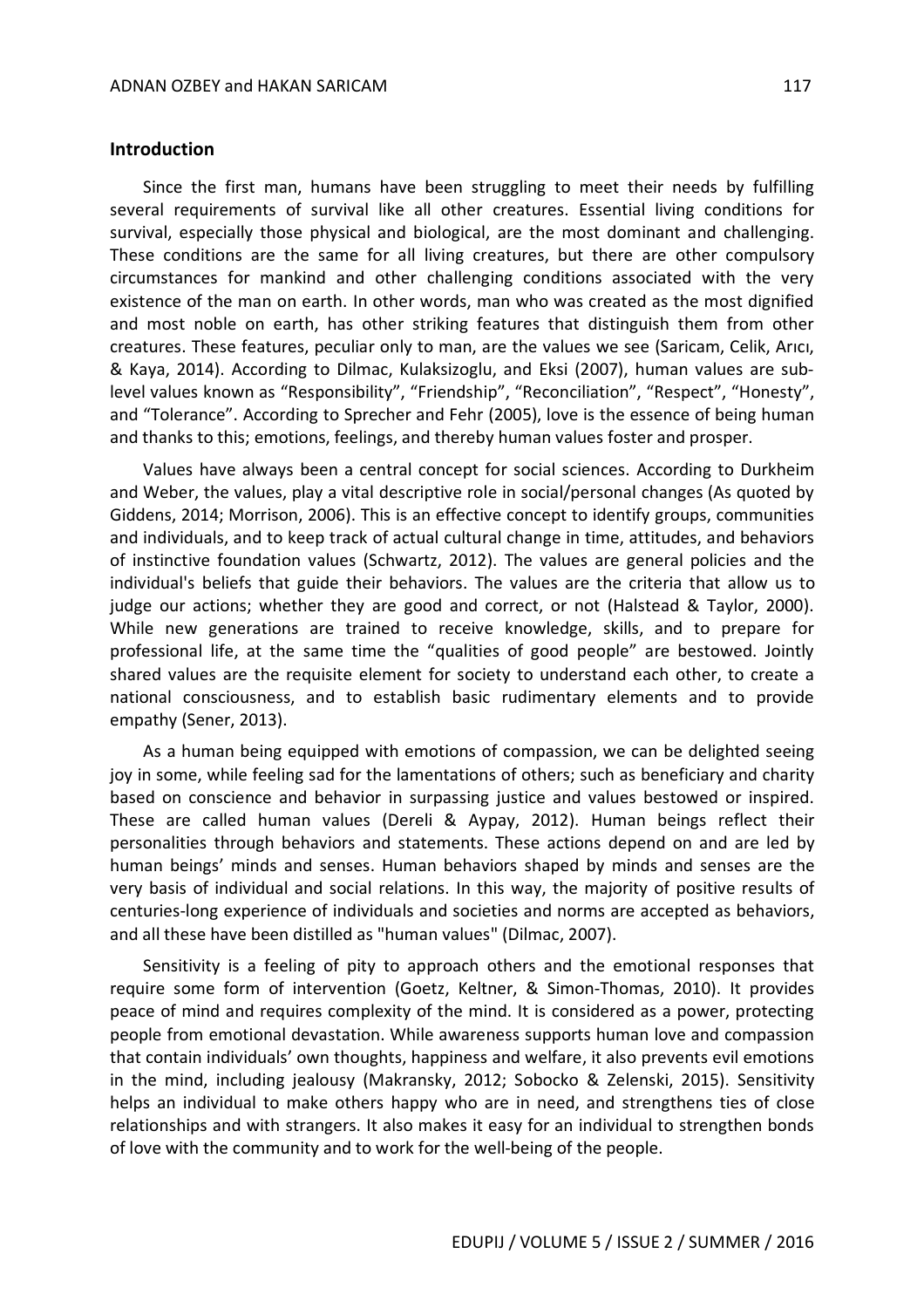According to Fromm (2006), love is a unity in which man preserves his integrity and individuality. Love helps man rescue himself from a sense of separation and loneliness, and still allows himself to maintain his integrity. In Maslow's hierarchy of needs, love is located in the third step, immediately after the need for belonging, being accepted, trust and other physiological requirements. According to Maslow, man, as a social entity, wants to love, and wants to be loved.

Love and sensitivity, which distinguish man from other living creatures, are qualities which are the properties of virtuous people with dignity. At the same time, they are the essence of ethical values, a criterion for correct behavior and speech. Another type of love is compassionate love, which includes these concepts presented to all mankind (Bodhi, 2005; Neff & Karney, 2005).

Compassionate love is described as sensitivity, and as a collection of thoughts emotions and behaviors directed against relatives, strangers and humanity itself; and the understanding of people when they need help, supporting them intimately, and paying close attention to the sufferings of others (Sprecher & Fehr, 2005). Compassionate love is the type of love that makes important contributions, sacrificing of the self for the sake of others, to increasing the quality of life of an individual, and building harmony between cultures and beliefs in society (Underwood, 2008).

Compassionate love is not synonymous with concepts such as empathy, forgiveness, interest, altruism, and social support (Brody, Wright, Aron, & McLaughlin-Volpe, 2009; Saunders, 2013). Although there are common aspects of these concepts, they don't possess the richness and depth of the compassionate concept of love (Fehr & Sprecher, 2009), as compassionate love has a more comprehensive meaning that includes family, friends, environment and all people. Compassionate love is the kind of love that requires selfsacrifice and covers all people and has longevity (Sprecher & Fehr, 2005). Due to these qualities, compassionate love has been called by some experts as 'unconditional love', 'love ' and ' devoted love ' (Post, Underwood, Schloss, & Hurlbut, 2002).

Compassionate love is based on neither romantic love, nor familiar love, or friendship love. It is a type of love from which many religions consider that good and proper behaviors stem; given freely and consciously. It is not a case of something instinctive or something compulsory, so there is no expectation of receiving something in return; even it requires the individual to make sacrifices for others (Underwood, 2002, 2008).

Throughout history, many people have left deep impressions on others, playing an important role in the development of culture, civilization, and society, having lived their lives with unforgettably original features and productivity left behind. These people, through political and social leadership, superior brain power, moral virtue, faith and intuition, inventions, science contributions, and with the ability to influence and persuade others in their environment, have shaped history throughout almost every period. These are highly gifted individuals in the fields of science, art, philosophy, religion, politics, and military achievements, many of whom are still remembered by name, even today (Silverman, 1994).

The gifted, with a sharp sense of wonder, memory power, authenticity, and a sense of learning, are known to have learning differences in terms of quantity and speed, showing significant differences when compared to their peers (Cakir & Kocabas, 2016; Webb, Gore, Amend, & DeVries, 2007). Gifted children, with many features such as moral, physical,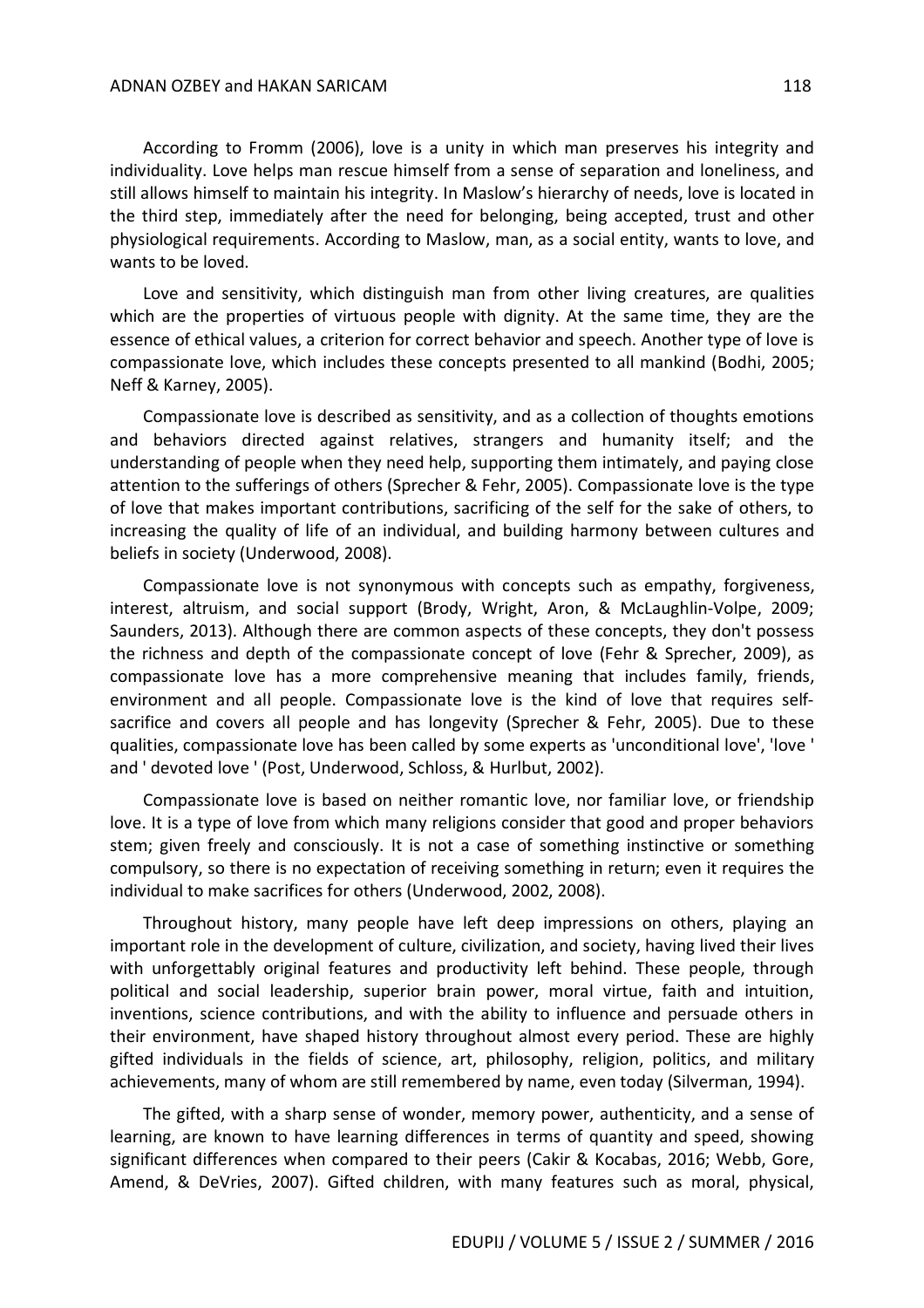emotional, social, intellectual, or artistic talents, have the potential, as considered by experts, to be the 'standard' in their fields, and a capacity to yield productions (Tannenbaum, 2003). Moral sensitivity, one of these potentials, is of considerable importance, both for the gifted and for humanity in general.

It is an important quality of gifted students to have developed sensitivity to moral values. Gifted students pay great attention to the problems of the world and feel very concerned about feelings of the others and besides these they are unusually compassionate (Silverman, 1994). That is why gifted students perceive and review the moral aspects of situations and events they witness in their daily lives quicker than their peers, and demonstrate an exceptional attitude compared to expectations. Gifted students show moral sensitivity from an early age. It is observed that these children value other people and try to relieve their sufferings while they are oversensitive about abstract concepts such as justice and equity (Lovecky, 1997). In the works of Gross (1993), in which he undertook research with children with an IQ of 160, he stated that gifted children have a higher sense of justice, more feelings of responsibility towards others, and more self-responsibility when compared to their peers. Another researcher, Dabrowski (1994), stated that gifted students have considerably evolved in justice, honesty, and responsibility, and also that gifted students are reported to correct the wrongdoings of adults in the world (Lovecky, 1997).

An important point to take into consideration is that while the social features of the gifted are within the sphere of their capacity, a substantial part of these cutting-edge social features of gifted children can only fully evolve when they are provided with proper social opportunities and social circles. Without these facilities, social and affective aspects are not possible to develop as a whole. Giftedness is a requirement for the development of social skills; however, the environment and conditions must be suitable for the emergence of outstanding talent. Therefore, it is extremely important to diagnose gifted children as early as possible. Those diagnosed as gifted must be guided by parents and teachers for their development and the required orientation of professions and their life ahead. Otherwise, the outstanding ability of the gifted cannot be expected to take direction and develop by itself (Webb et al., 2007).

Gokdere and Cepni (2003) found that, to a great extent, education policies for gifted children conform to the basic principles of constructive approach. For this reason, education of gifted children value must be based on constructive approach for effectiveness and permanence of the gains. This work is meant to find what human values the gifted have when they are deprived of the necessary guidance, and also, which values will deteriorate, and to what extent, when they are not nurtured for development with the correct orientation.

Research findings are expected to be useful and permanent, and for the gifted to retain the values they have gained, while preparing values education program. Developing aspect of the social consciousness of the gifted students (Freeman, 2008), the sensitivity they have for the environment and humanity, the extent of compassionate love for living things they feel and social harmony (Parker, 1996; Neihart, 1999) adaptation to the difficulties they encounter - all these issues are the focal points to be determined here. Recognition and education of gifted students are thought to contribute to the teaching of values in particular, and also to help social harmonization. Finally, when both domestic as well as foreign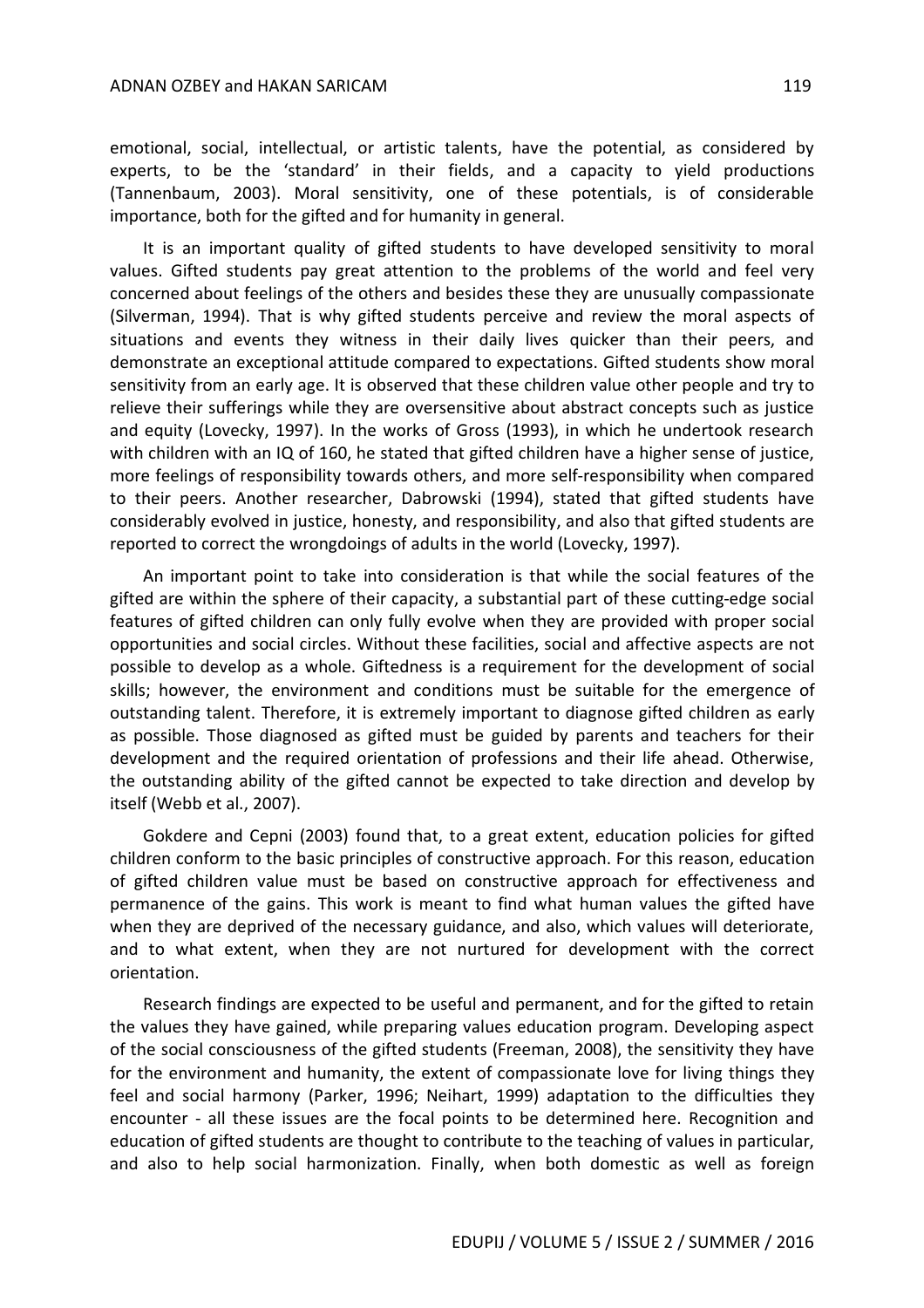literature was searched, such a study on gifted students seems not to have been published. This work will aim to shed some light on these shortcomings.

The main objective of this study is to evaluate the relations between human values and compassionate love of gifted students. The purpose of the study is to compare the levels of compassionate love and human values between gifted children and their normal peers. Along this point, the following hypotheses have been argued.

- Gifted students will have statistically higher scores of human values than normal students.
- Gifted students will have statistically higher scores of compassionate love than normal students.
- There will be a positive relationship between human values and compassionate love in gifted students.

#### **Methodology**

In the research, of the quantitative methods the relational survey model was implemented; associative browsing models are those research models which focus to determine the existence and degree of change between two and more numerous variables (Punch, 2009, 2013). In this research, the relationship between human values and compassionate love was studied to find out the correlation.

With easy accessibility sampling, normal 8th grade students selected from secondary schools in Manisa and Balıkesir and also another gifted students of BILSEM were used to help us in our research to obtain data. Of the normal students, 102 were female and 98 of them male, whereas 108 of the gifted students were female and 92 of them male.

#### *Data collection tools*

*The Human Values Scale:* In this study, the Human Values Scale, as developed by Dilmac et al. (2007) for high school-level students (teenagers) (or HVS), has been used to identify the human values of the students. In this scale are the human values of: A) Responsibility (7 items); B) Friendship (7 items); C) Reconciliation (7 items); D) Respect (7 items); E) Tolerance (7 items); F) Honesty (7 items). In total, 42 items are measured within six subscales. This scale can be applied individually or in groups as a Likert-type scale. A five-point Likert-type (1: Never, 2: Rarely, 3: Sometimes, 4: Often, 5: Always) grading scale has been used for the items on the scale. Choices are scored as the following A:1, B:2, C:3, D:4, and E:5. Increasing or decreasing in points shows that individuals have more, or less, human values. For the reliability of HVS, the internal consistency coefficients (Cronbach Alpha) were calculated. Internal consistency coefficient was calculated as  $\alpha$ = .73 for the "responsibility sub-scale";  $\alpha$ = .69 for the friendship sub-scale,  $\alpha$ = .65 for the reconciliation sub-scale,  $\alpha$ = .67 for the respect sub-scale, α= .69 for the honesty sub-scale, α= .70 for the tolerance subscale, and  $\alpha$ = .92 for the whole scale. The determination coefficients were measured as .73 for "Responsibility", .91 for "Friendship" .80 for "Reconciliation", .88 for "Respect", .75 for "Honesty", and .79 for "Tolerance". The coefficient of determination for the whole scale is .87. In this study, the Cronbach Alpha coefficient of internal consistency reliability is .64 for responsibility, .64 for friendship, .64 for reconciliation, .68 for respect, .60 for honesty; .61 for tolerance, and for the whole scale it was measured as .84.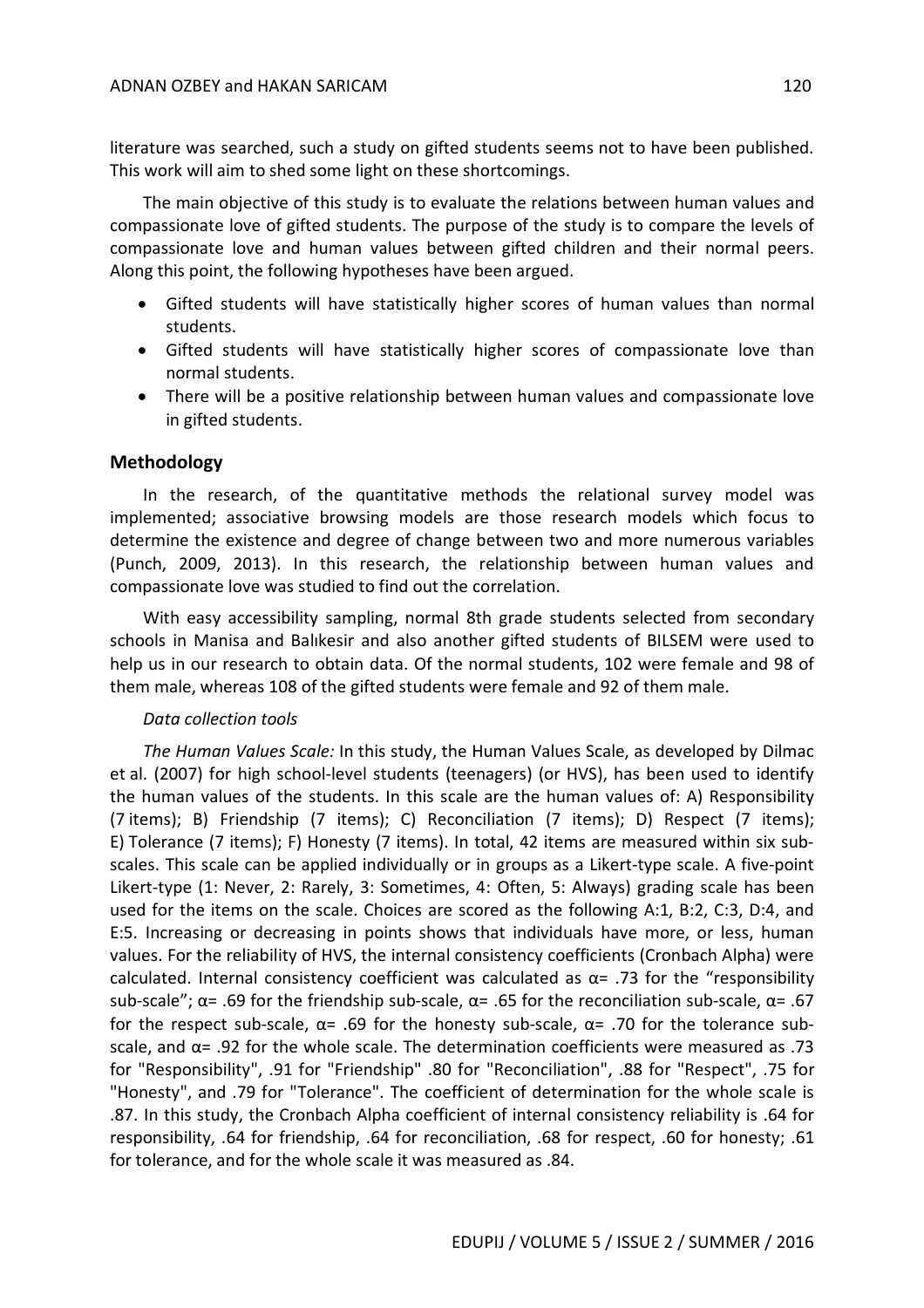*Compassionate Love Scale:* The 21 item scale was translated and adapted by Akin and Eker (2012). Items include, for example, "I often have sensitivity to feelings against the people in need" and "When I see people I don't know upset, I feel an urge to lend a hand to them". Items are seven-level Likert-types, ranging from (1) "For me it's not true at all", to (7) "For me, it's totally true". For structural validity, DFA was applied for verification of factors found in the original form of the scale. The value of the Ki-square applied in DFA measured as the following  $(\chi^2=577.16, N=356, df=181, p=0.0000)$  and this measurement is a meaningful value. Fit index values read as RMSEA= .079, NFI= .94, CFI= .96, RFI= .93, and SRMR= .063. Index values show that the one-dimensional compassionate love model works well in terms of adaptability. Items with factor loadings of the items are listed to range from .41 to .78. For the reliability analysis of the Compassionate Love Scale, internal consistency was checked, and the Cronbach's coefficient α reliability scale was .89. Correlation tests of the scale were observed to have ranked between .28 and .70 for the items. In this study, the Cronbach Alpha coefficient of internal consistency reliability was .94.

Preceding the official correspondence with both state schools and BILSEM schools, the schools and institutions were visited during hours assigned to us by the principals. The objective of the current study was explained to students before implementing the applications, and at the end, some gifts were given. After a period of 35 minutes, the application forms were collected and the data was transferred to a computer. Independent t-test was applied to the data with the normal distribution in order to detect differences between variables, and correlation analysis was used to determine relationships between variables.

#### **Findings**

#### *Comparison analysis*

Independent samples t test was applied to compare human values and compassionate love levels of the gifted children with the levels of human values and compassionate love of their normal peers, and the results are shown in Table 1.

|                | Student | N   | Mean  | <b>SD</b> | t    | р                         |
|----------------|---------|-----|-------|-----------|------|---------------------------|
| Responsibility | Normal  | 200 | 27.07 | 4.05469   | 3.14 | $.00^{**}$                |
|                | Gifted  | 200 | 29.11 | 3.69530   |      |                           |
| Friendship     | Normal  | 200 | 28.15 | 4.03009   | 1.87 | .06                       |
|                | Gifted  | 200 | 29.29 | 3.78549   |      |                           |
| Reconciliation | Normal  | 200 | 26.30 | 4.76481   |      | $.03^*$                   |
|                | Gifted  | 200 | 27.60 | 3.92857   | 2.46 |                           |
| Respect        | Normal  | 200 | 27.69 | 4.77794   | 3.08 | $.00^{**}$                |
|                | Gifted  | 200 | 29.02 | 4.09892   |      |                           |
| Honesty        | Normal  | 200 | 26.18 | 3.47973   |      | $***$<br>.00 <sub>1</sub> |
|                | Gifted  | 200 | 28.89 | 2.86599   | 3.28 |                           |
| Tolerance      | Normal  | 200 | 21.60 | 3.53736   |      | $***$<br>.00              |
|                | Gifted  | 200 | 23.06 | 3.37598   | 3.76 |                           |

**Table 1.** Comparison of human values and compassionate love levels for students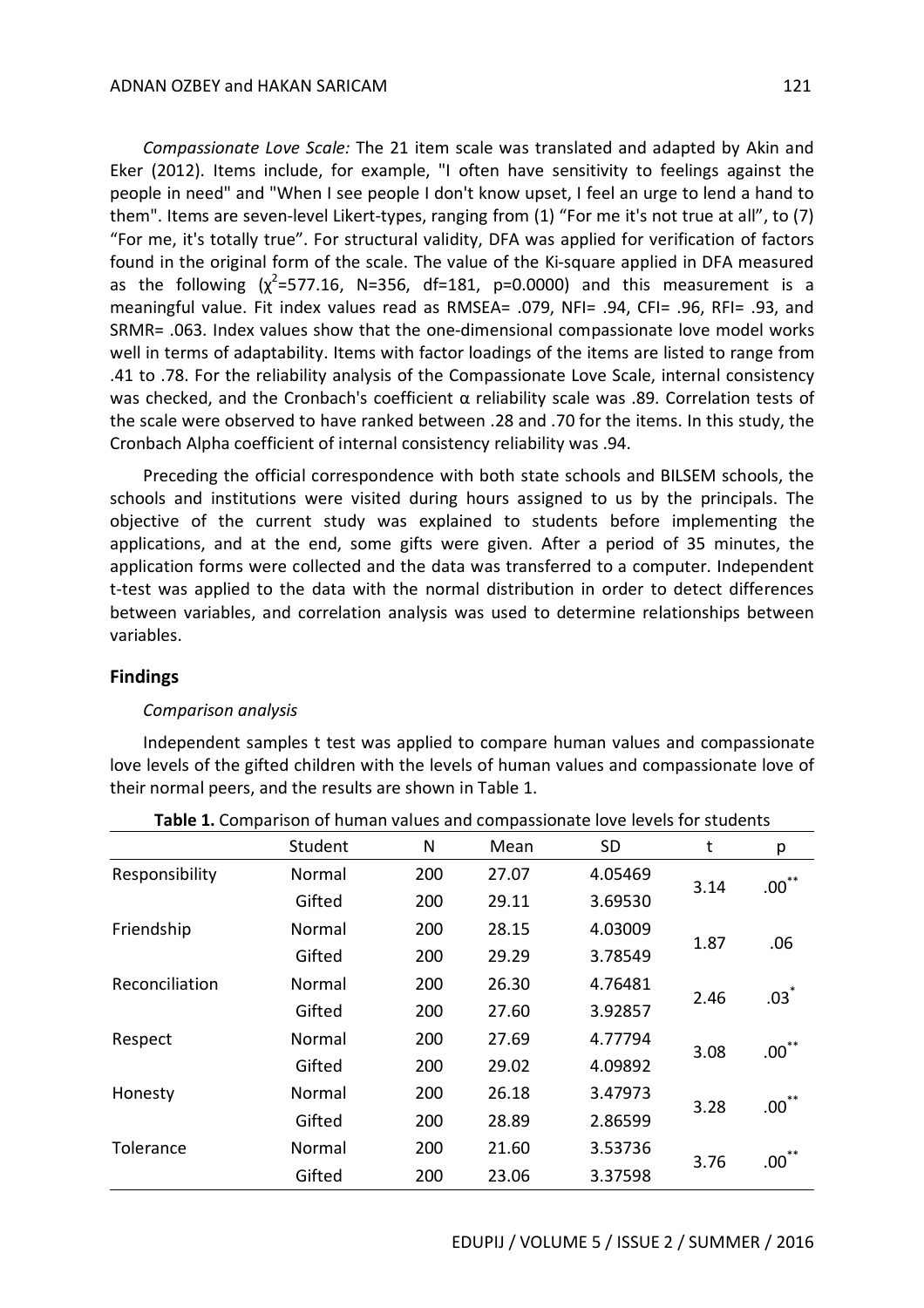|                       | Student | N   | Mean   | SD       |      | D.         |
|-----------------------|---------|-----|--------|----------|------|------------|
| Human Values          | Normal  | 200 | 156.99 | 16.91715 |      | $.00^{**}$ |
|                       | Gifted  | 200 | 166.97 | 14.72538 | 7.52 |            |
| Compassionate<br>love | Normal  | 200 | 94.65  | 23.45292 |      | $.00^{**}$ |
|                       | Gifted  | 200 | 106.87 | 23.95633 | 4.48 |            |

 $*$  $p$ <.01,  $*$  $p$ <.05

When Table 1 is studied, human values in gifted children had an average score of  $\overline{X}$  $=166.97$  and the average score of normal children's human values is  $X = 156.99$ . This difference is statistically p<.05 and the importance level is meaningful (t=7.52; p<.05). Gifted children's sensitive love level ( $\overline{X}$  =106.87) is statistically more than the normal children ( $\overline{X}$  $=$ 94.65) and is significant (t=4.48; p<.05). These differences apply to the lower dimensions of responsibility (t=3.14; p<.05), reconciliation (t=2.46; p<.05), respect (t=3.08; p<.05), honesty (t=3.28; p<.05), and tolerance (t=3.76; p<.05). On the other hand, average points of the gifted children's friendship ( $\overline{X}$  =166.97) is more than the average of the normal children ( $\overline{X}$ =156.99), but these differences are statistically meaningless (t=1.87; p>.05).

#### *Correlation findings*

The Pearson moment correlation analysis was applied to the gifted children to ascertain whether or not there is a relationship between human values and compassionate love and the results are shown in Table 2.

| <b>Table 2.</b> Results of correlation analysis concerning relationship between gifted children's |
|---------------------------------------------------------------------------------------------------|
| human values and compassionate love.                                                              |

| Variables                | $\mathbf 1$         | $\overline{2}$ | 3          | 4          | 5        | 6        | 7             | 8             |
|--------------------------|---------------------|----------------|------------|------------|----------|----------|---------------|---------------|
| 1. Responsibility        |                     |                |            |            |          |          |               |               |
| 2. Friendship            | $***$<br>.42        |                |            |            |          |          |               |               |
| 3. Reconciliation        | $.55$ <sup>**</sup> | .31            |            |            |          |          |               |               |
| 4. Respect               | $.65***$            | $.46***$       | $.52$ **   |            |          |          |               |               |
| 5. Honesty               | $.40**$             | $.26***$       | $.26$ **   | $.40^{**}$ |          |          |               |               |
| 6. Tolerance             | .25                 | $.26*$         | $.28*$     | $.25^*$    | $.32*$   |          |               |               |
| 7 Human values           | $.78^{**}$          | $.63***$       | $.76***$   | $.80^{**}$ | $.65***$ | $.55$ ** |               |               |
| 8. Compassionate<br>love | $.38***$            | $.39***$       | $.40^{**}$ | $.44***$   | $.33***$ | $.46$ ** | $.51^{\circ}$ |               |
| $\overline{X}$           | 29.11               | 29.29          | 27.60      | 29.02      | 28.89    | 23.06    |               | 166.97 106.87 |
| <b>SD</b>                | 3.69                | 3.78           | 3.93       | 4.10       | 2.87     | 3.38     | 14.72         | 23.96         |

\*\*p<.01, \*p<.05

As shown in Table 2, There is a positive relationship between compassionate love and human values of the gifted students in terms of level of importance as the measurements indicate like  $r=51$  and  $p < 01$ . In other words, as compassionate love increases, so do the human values. It is possible to say the same thing for the relationship between the lower cases of compassionate love and human values. In addition, human values have positive relationships between the lower cases.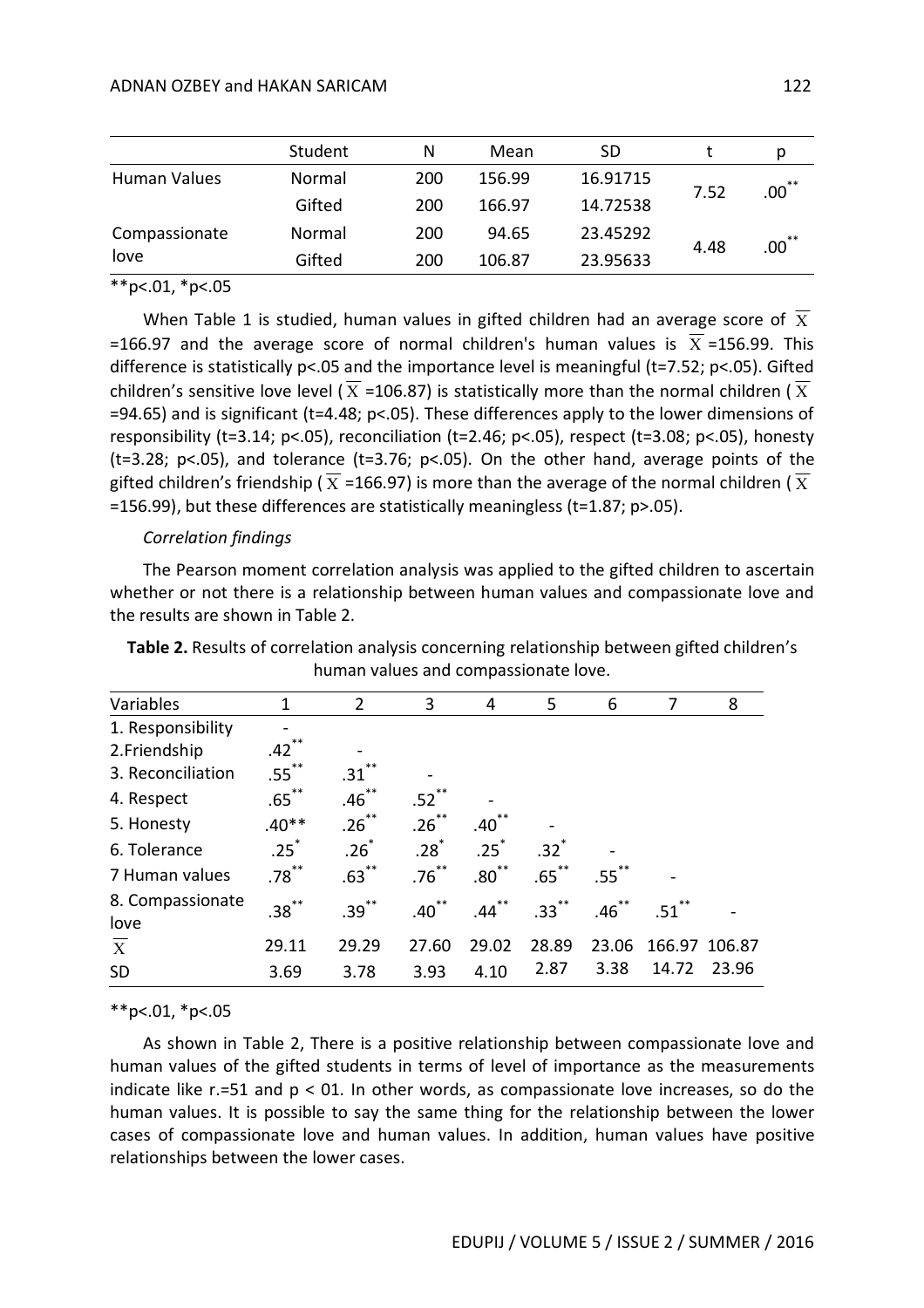#### **Conclusion and Discussion**

The main objective of this research was to determine the relationship between human values and compassionate love. For this purpose, three sub-hypotheses were formed. In the first hypothesis, gifted students were expected to score higher human values. As a result of the study, the human values score of the gifted students proved to be statistically higher than those of the normal students. According to the results of the numerous studies applied on the gifted, we reached the conclusion that gifted children fit more comfortably, socially and emotionally to the environment (Clark, 2002; Gross, 2002; Robinson & Noble, 1991; Sampson, 2013). As they rapidly grasp social values of the environment they live in, they are extremely successful in adaptation (Saricam & Sahin, 2015). They mature in interaction with the outside world (Webb et al., 2007). Ozbey and Saricam (2015) stated that gifted children have tolerant, compassionate, and constructive attitudes towards their environment. Cetinkaya and Kincal (2015) cited that research in the field of education of democracy for gifted student's shows that they have a significant influence in the increase of love, awareness and tolerance. Topcu (2015) observed that in the study of perception of gifted students' value concept, they generally have positive attitudes about the concept of perspectives and values. Research proved that qualities giving priority to the lives of gifted students were values such as honesty, respect, tolerance, trust, love, being a good human, understanding, and not telling lies. In their work on gifted children's character traits and values education study, Freeman (2008) stated that they gave priority to the values and had high levels of moral values (Hosgorur & Gecer, 2012; Nelson, 1981). In conclusion of their study into the value orientations and education of gifted children, it was stated that they also have higher religious, spiritual potential, and moral potential interests.

In the second hypothesis of this current research, the gifted students have statistically higher scores of compassionate love higher than seen for normal students. As a result of this study, compassionate love points of the gifted students are statistically higher than those of the normal students. It is observed that the gifted students have high levels of sensitiveness. They experience life in an intense way (Daniels & Meckstroth, 2009). They have high levels of compassion towards other people and at the same time they are very sensitive to people's feelings (Robinson & Noble, 1991; Silverman, Gilman, & Falk, 2004). Therefore, when they could not produce solutions to negative events in progress, they feel desperate and even worse; they can experience the psychology of guilt. This emotional state is often misunderstood by other people.

As a result, gifted children have more human values than their normal peers, and they are more sensitive when it comes to love. Based on this research's findings compassionate love seems to be the leading reason just because the gifted students have more human values. When gifted children are evaluated from the health perspective, both physically and morally, they outscore their peers and their test points are much higher in the fields of, moral behavior and character, and their value orientation reached to higher levels (Subotnik & Arnold, 1994). Gifted students have empathetic and sensitive attitudes against people and also they carry high levels of compassion. At the same time they feel responsible for universal problems to an extent that they can dedicate themselves to problems of all living things (Silverman, 1994; Clark, 2008).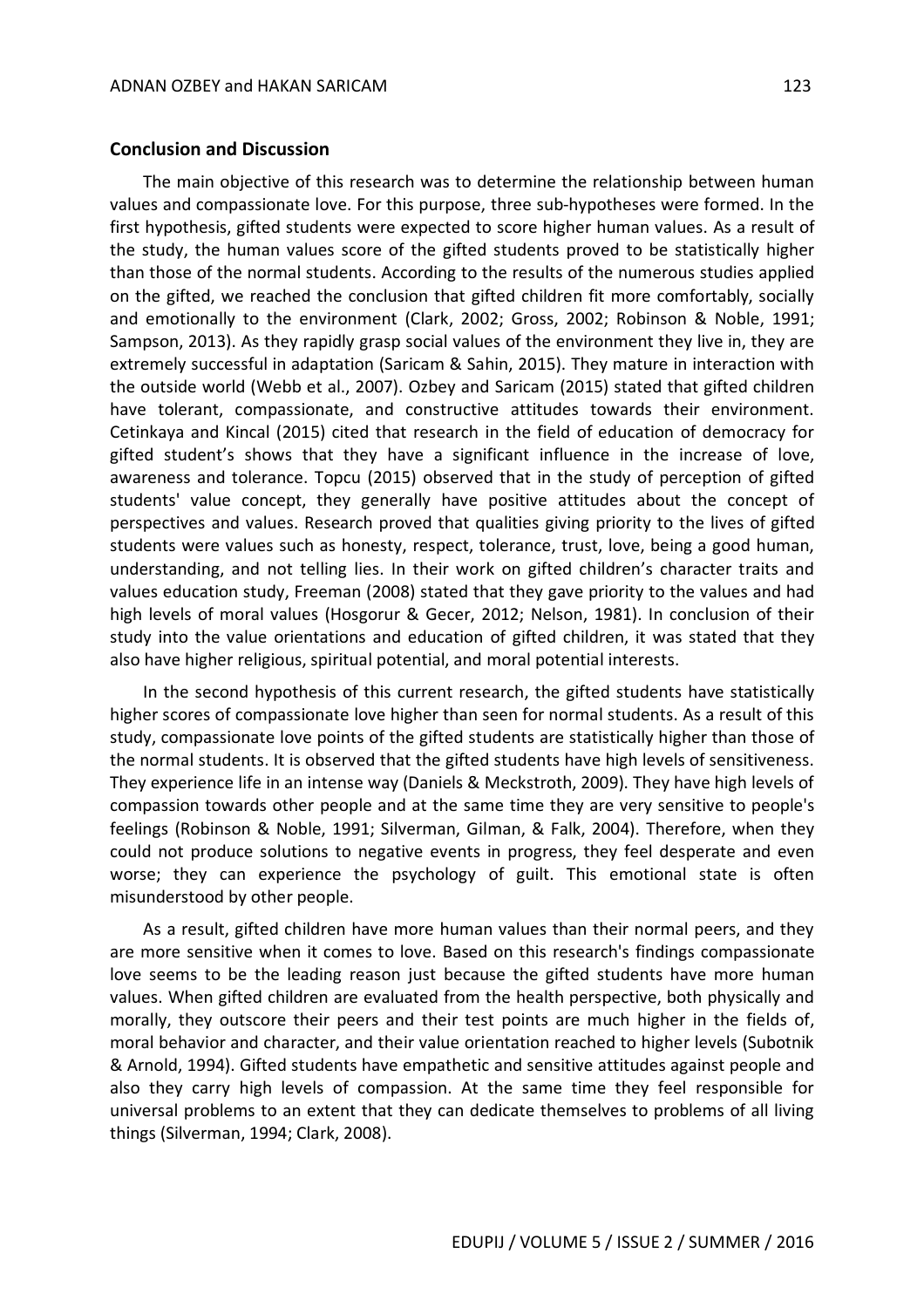When the Schwarzt's (2012) value classification is closely scanned, the readings seem to support the results of the research. Universalism value type is defined as understanding, appreciation, tolerance, good will for the benevolence of others and the conservation of nature. When the sub-values are taken into consideration, social justice and equality, a will for world peace and a world with no battle zones, protection of the environment, virtuousness, are the sub-dimensions that can be listed. These findings support the results of the research. And these being the case, the three hypothesis of the current research are verified.

There are a number of limitations to the research of the current study. First of all, when you look at the number of the items used on the scale, the study group is very small. Future studies should expand the number of sample groups. Another limitation is that the scales used in the current study were developed for adults. By renewing reliability analysis for the secondary school students, this limitation was overcome to a degree, so structural validity should be reexamined.

#### **Notes**

Corresponding author: HAKAN SARICAM

This study was presented partially in the Second National Congress on Values Education (with international participation) 5th-7th November 2015, Kirikkale, Turkey. This research was developed from the 1st authors' PhD thesis at Dumlupinar University, Institute of Educational Sciences, supervised by the 2nd author.

#### **References**

- Akin, A., & Eker, H. (2012). Compassionate Love: A study of validity and reliability. *Uludag University Journal of education Faculty, 25*(1), 75-85.
- Bodhi, B. (2005). In the Buddha's words: An anthology of discourses from the pali canon. Boston: Wisdom Publications.
- Brody, S., Wright, S. C., Aron, A., & McLaughlin-Volpe, T. (2009). Compassionate love for individuals in other social groups. In B. Fehr, S. Sprecher, & L. Underwood (Eds.). *The science of compassionate love: Theory, research, and applications.* Malden, Mass.: Blackwell Publishing.
- Cakir, L., & Kocabas, I. (2016). Mentoring in gifted student's education and a model suggestion. *Educational Process: International Journal, 5*(1), 76-90.
- Cetinkaya, C., & Kincal, R. Y. (2015). Democracy education of gifted and talented children. *Journal of Gifted Education Research, 3*(1), 1-22.
- Clark, B. (2002). G*rowing up gifted: Developing the potential of children at home and at school*. Upper Saddle River, NJ: Merrill: Prentice Hall.
- Clark, B. (2008). *Growing up gifted: Developing the potential of children at home and at school* (7th ed.). Upper Saddle River: Pearson.
- Dabrowski, K. (1994). The heroism of sensitivity. (E. Hyzy-Strzelecka, Trans.). *Advanced Development, 6*, 87-92.
- Daniels, S., & Meckstroth, E. (2009). Nurturing the sensitivity, intensity, and developmental potential of gifted young children. In S. Daniels & M. Piechowski (Eds.), *Living with intensity* (pp. 33-56). Scottsdale, AZ: Great Potential Press.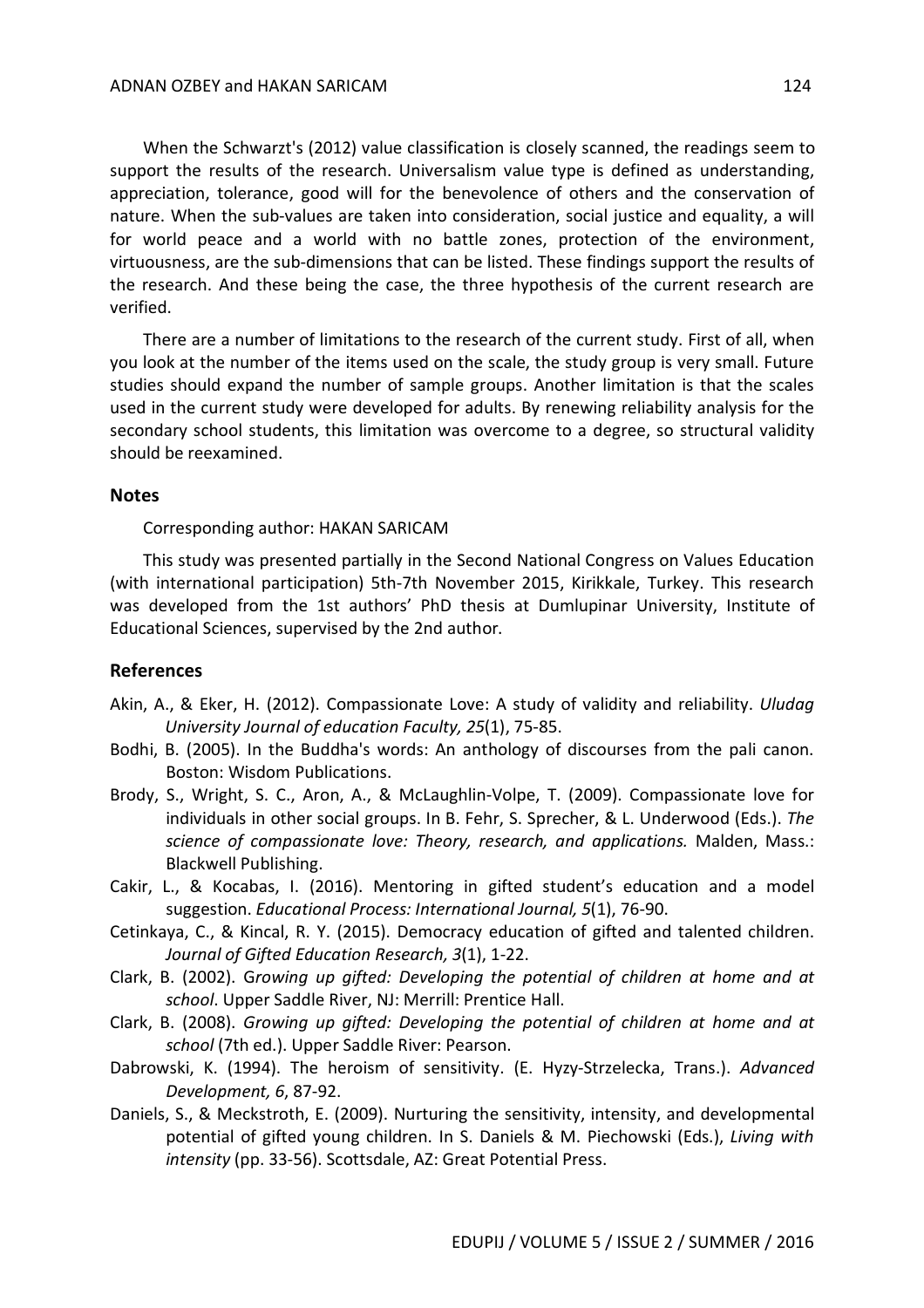- Dereli, E., & Aypay, A. (2012). The prediction of empathetic tendency and characteristic trait of collaboration on humane values in secondary education students and the examining to those characteristics. *Educational Sciences: Theory & Practice, 12*(2), 1262-1270.
- Dilmac, B. (2007). *The assessment of the teaching of human values which are imposed a group of science high school students by human values scale.* Unpublished doctoral dissertation, Selçuk University, Konya.
- Dilmac, B., Kulaksızoglu, A., & Eksi, H. (2007). An examination of the humane values education program on a group of science high school students. *Educational Sciences: Theory & Practice*, *7*(3), 1221-1261.
- Fehr, B., & Sprecher, S. (2009). Compassionate love: Conceptual, measurement, and relational issues. In B. Fehr, S. Sprecher, & L. Underwood (Eds.). *The science of compassionate love: Theory, research, and applications.* Malden, Mass.: Blackwell Publishing.
- Freeman, J. (2008). Morality and giftedness. In T. Balchin, B. Hymer, & D. Mathews (Eds.) *The Routledge international companion to gifted education* (pp.141-148). London and New York: Routledge.
- Fromm, E. (2006). *The art of loving.* NY: HarperCollins Publishers.
- Gallagher, J. J. (1991). Educational reform, values, and gifted students. *Gifted Child Quarterly, 35*(1), 12-19.
- Giddens, A. (2014). Capitalism and Modern Social Theory: An analysis of the writings of Marx, Durkheim and Max Weber  $(19<sup>th</sup>$  ed.). UK: Cambridge University Press.
- Goetz, J. L., Keltner, D., & Simon-Thomas, E. (2010). Compassion: An evolutionary analysis and empirical review. *Psychological Bulletin, 136*(3), 351-374.
- Gökdere, M., & Çepni, S. (2003). Üstün yetenekli çocuklara verilen değerler eğitiminde öğretmenin rolü. *Journal of Values Education, 1*(2), 93-107.
- Gross, M. U. (1993). Nurturing the talents of exceptionally gifted individuals. *International handbook of research and development of giftedness and talent, 1*, 473-490.
- Gross, M. U. (2002). Social and emotional issues for exceptionally intellectually gifted students. In M. Neihart, S. Reis, N. Robinson, & S. Moon (Eds.) *The social and emotional development of gifted children. What do we know*. (pp.19-30). Waco: Prufrock Press Inc.
- Halstead, J. M., & Taylor, M. J. (2000). *The development of values, attitudes and personal qualities: A review of recent research.* Slough: National Foundation for Educational Research.
- Hosgorur, T., & Gecer, A. (2012). Gifted students' views about teachers' desired characteristics. *Educational Process: International Journal, 1*(1-2), 39-49.
- Lovecky, D. V. (1997). Identity development in gifted children: Moral sensitivity. *Roeper Review, 20*(2), 90-94.
- Makransky, J. (2012). Compassion in Buddhist psychology. In C. K. Germer and R. D. Siegel (Eds) *Wisdom and compassion in psychotherapy: Deepening mindfulness in clinical practice*. (pp. 61-74). NY: Guilford Press.
- Morrison, K. (2006). Marx, Durkheim, Weber, second edition: Formations of modern social thought. UK: Sage Publications.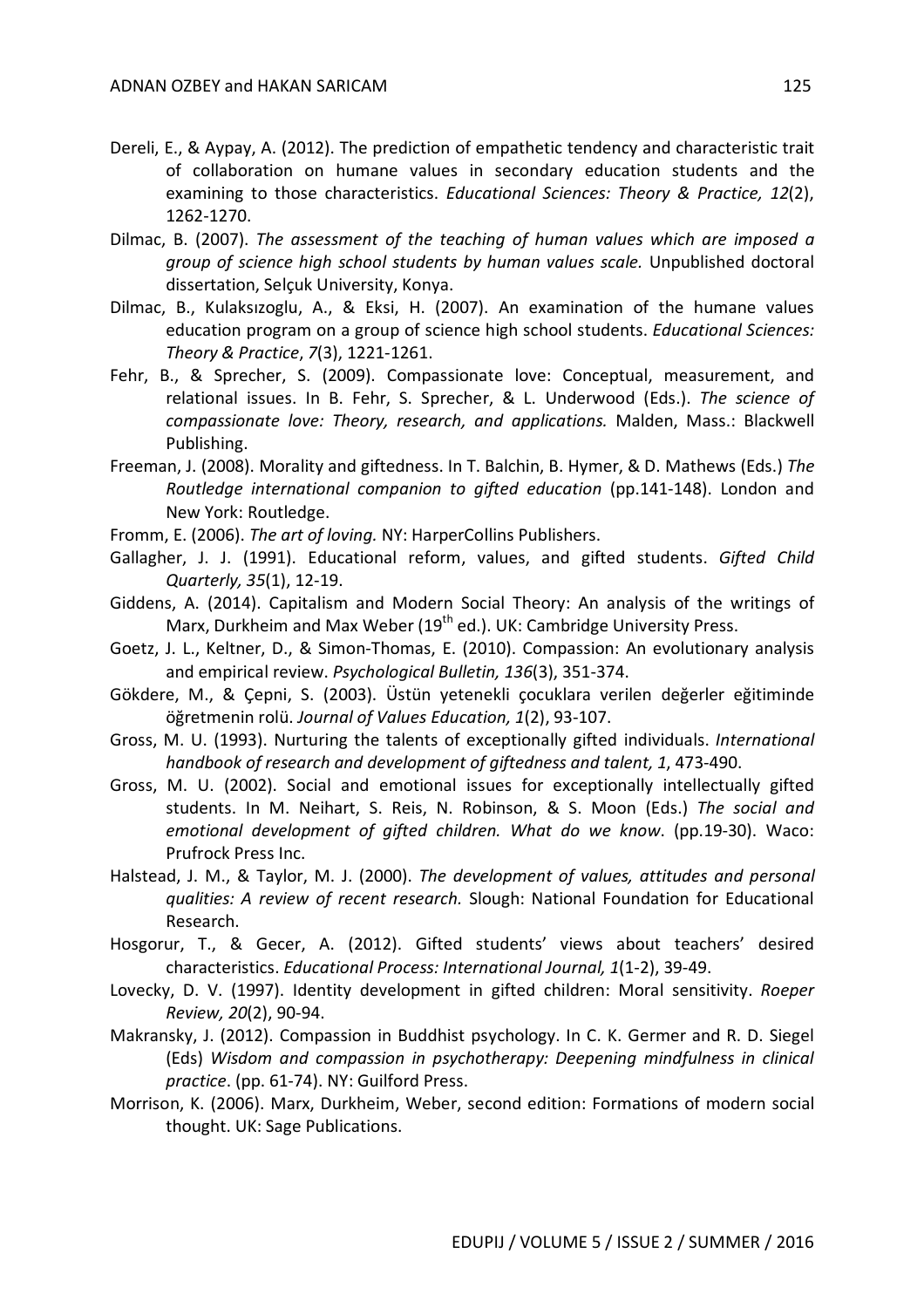- Neff, L. A. & Karney, B. R. (2005). To know you is to love you: The implications of global adoration and specific accuracy for marital relationships. *Journal of Personality and Social Psychology, 90,* 480-497.
- Neihart, M. (1999). The impact of giftedness on psychological well-being. *Roeper Review, 22*(1), 123-127.
- Nelson, R. G. (1981). Values education for gifted adolescents. *Roeper Review, 3,* 10-11.
- Ozbey, A., & Saricam, H. (2015). Human values and compassionate love in gifted and nongifted students [Üstün yetenekli öğrenciler ve normal öğrencilerde insani değerler ve duyarlı sevgi]. The Second National Congress on Values Education (With International Participation), 5th-7th November, 2015, Kırıkkale, Turkey.
- Parker, W. D. (1996). Psychological adjustment in mathematically gifted students. *Gifted Child Quarterly, 40*(3), 154-157.
- Post, S. G., Underwood, L. G., Schloss, J. P., & Hurlbut, W. B. (2002). *Altruism and altruistic love: Science, philosophy, and religion in dialogue*. Oxford University Press.
- Punch, K. F. (2009). *Introduction to research methods in education.* SAGE Publications Ltd
- Punch, K. F. (2013). *Introduction to social research: Quantitative and qualitative approaches.*  SAGE Publications Ltd
- Robinson, N. M., & Noble, K. D. (1991). Social-emotional development and adjustment at gifted children. In M. C. Wang, M. C. Reynolds, & H. J. Walberg (Eds.) *Handbook of special education: Research and practice* (pp. 57-76). New York: Pergamon Press.
- Sampson, C. (2013). Social and emotional issues of gifted young children. *APEX: The New Zealand Journal of Gifted Education, 18*(1). Retrieved from www.giftedchildren.org.nz/apex
- Saricam, H., Celik, I., Arıcı, N., & Kaya, M. M. (2014). The examination of relationship between human values and moral maturity in adolescence. *International Journal of Human Sciences, 11*(1), 1325-1342.
- Saricam, H., & Sahin, S. H. (2015). The relationship between the environmental awareness, environmental attitude, curiosity and exploration in Highly Gifted Students: Structural Equation Modelling. *Educational Process: International Journal, 4*(1-2), 7-17.
- Saunders, W. (2013). *Love+ Compassion= Community. Growing compassionate love in Communities.* YMCA of Metropolitan: Los Angeles.
- Schwartz, S. H. (2012). An overview of the Schwartz theory of basic values. *Online Readings in Psychology and Culture, 2*(1), 11.
- Sener, H. (2013). The transferred values in Hayriyye-i Nabi. *Turkish Studies International Periodical for the Languages, Literature and History of Turkish or Turkic, 8*(1), 2501- 2524.
- Silverman, L. K. (1994). The moral sensitivity of gifted children and the evolution of society. *Roeper Review, 17*(2), 110-116.
- Silverman, L. K., Gilman, B., & Falk, R. (2004). *Who are the gifted using the new WISC-IV.* Paper presented at the 51st annual convention of the National Association for Gifted Children, Salt Lake City, UT.
- Sobocko, K., & Zelenski, J. M. (2015). Trait sensory-processing sensitivity and subjective wellbeing: Distinctive associations for different aspects of sensitivity. *Personality and Individual Differences, 83,* 44-49.